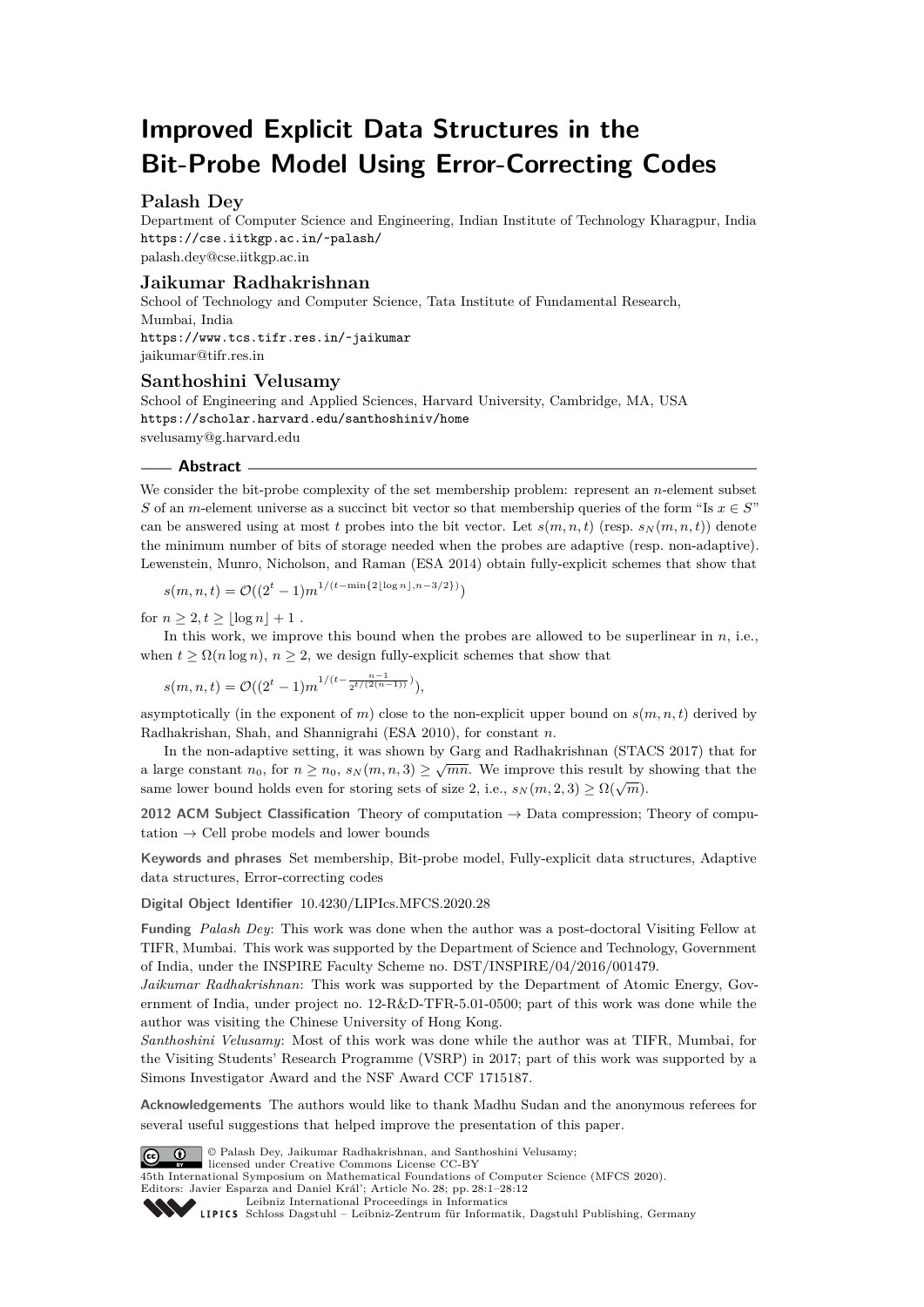## **28:2 Fully-Explicit Data Structures in the Bit-Probe Model**

# **1 Introduction**

In this paper, we consider the classical static set membership problem: given an *n*-element subset  $S$  of the universe  $[m]$ , represent it succinctly in memory as a sequence of bits, so that membership queries of the form "Is  $x$  in  $S$ ?" can be answered efficiently. How succinct can such a data structure be? The number of subsets is  $\binom{m}{n}$  and clearly, each set must have a different representation, so the data structure must use at least  $\log {m \choose n} = \Theta(n \log(m/n))$ bits (we assume  $n \ll m$ ). Note that the standard data structure which stores the set as a sorted table and uses binary search to answer queries uses not much more space than this lower bound (ignoring constant factors). This data structure reads about  $(\log n)(\log m)$  bits to answer membership queries. Can the membership queries be more efficient?

Several works have addressed this question. E.g., Fredman, Komlós and Szemerédi [\[6\]](#page-10-0), Brodnik, and Munro [\[4\]](#page-10-1), Pagh [\[17\]](#page-11-1) and Patrascu [\[18\]](#page-11-2) construct data structures that use close to  $\log {m \choose n}$  bits of memory organized in  $(\log m)$ -bit words and yet need to read only a constant number of words (i.e.,  $O(\log m)$  bits in all) to answer membership queries. It can also be shown that  $\Omega(\log m)$  bits must be read to answer queries if the data structure is restricted to use  $O(n \log(m/n))$  space. Thus, the problem is well settled in the realistic cell probe model.

The trade-off between the space needed and the *number of probes* is not completely settled in the *bit probe model*. The problem originated in the work of Minsky and Papert [\[15\]](#page-11-3), who considered representations of sets as a sequence of bits so that membership can be determined by reading a small number of bits *on average*. The recent interest in the problem can be traced to Buhrman, Miltersen, Radhakrishnan, and Venkatesh [\[5\]](#page-10-2), who showed that there exist randomized schemes that answer membership queries with *just one* bit probe (while erring with some small probability). The survey article of Nicholson, Raman, and Rao [\[16\]](#page-11-4) describes several other data structure problems that have been addressed in the bit probe model.

The set membership problem can also be viewed as a problem of data compression. An *n*-element subset of [*m*] can be viewed as a sparse binary string of length *m*. The trade-off that we have in the set membership problem then corresponds to the relationship between compression that can be achieved and the number of bits of the compressed string that need to be read to recover a bit of the original sparse string. For recent work in the informationtheoretic literature related to this, see Makhdoumi, Huang, Médard, Polyanskiy [\[14\]](#page-11-5). In practice, Bloom filters [\[2\]](#page-10-3) offer a solution for the set membership problem: with a small number of bit probes they determine if an element is in the set; however, they do not guarantee correct answers always, for they allow a small number of false positives. In this paper, we are looking for solutions that allow no errors.

To place the contributions of this paper in the context of previous work on the set membership problem, we let  $s(m, n, t)$  denote the minimum number of bits needed to represent set *S* of size at most *n* from the universe [*m*] so that membership queries of the form "Is *x* in *S*?" can be answered using at most *t* bit probes. We will be interested in the setting where  $n \ll m$ . Buhrman *et al.* [\[5\]](#page-10-2) showed that  $s(m, n, t) = \Omega(tn^{1-1/t}m^{1/t})$ . The current best general upper bound, due to Garg and Radhakrishnan [\[9\]](#page-11-6), gives  $s(m, n, t)$  =  $O(\exp(e^{2t})n^{1-2/(t+1)}m^{2/(t+1)}\log m)$  (assuming  $n = m^{1-\epsilon}$  for  $\epsilon > 0$  and  $t \geq 3$  and  $t \leq$  $(\log \log m)/10$ ). We restrict attention to situations where *n* and *t* are small (large constants), in which case the most significant difference between the lower and upper bounds is the exponent of *m*: we have  $1/t$  in the lower bound and  $2/(t+1)$  in the upper bound.

For  $n = 1$ , it is straightforward to show that  $s(m, 1, t) = O(m^{1/t})$ . We do not, however, have tight bounds for larger *t*. The best bounds we know for the case  $n = 2$  and  $t = 2$  are

$$
c_1 m^{4/7} \le s(m, 2, 2) \le c_2 m^{2/3},
$$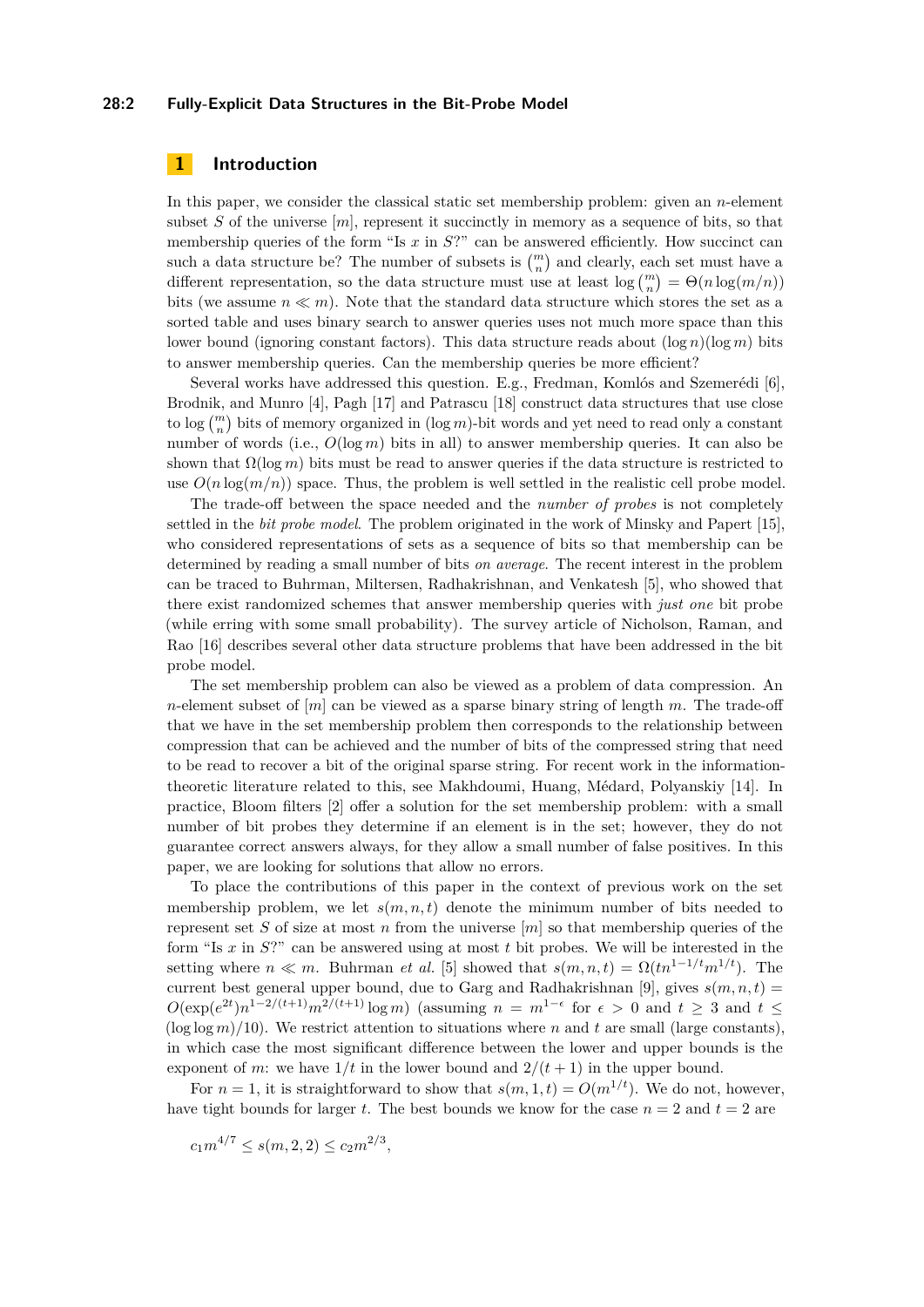where  $c_1$  and  $c_2$  are constants [\[23,](#page-11-7) [22\]](#page-11-8). Remarkably, it is known that  $s(m, 3, 2) = \theta(m^{2/3})$ : the upper bound was shown by Baig and Kesh [\[1\]](#page-10-4) and the lower bound was shown by Kesh [\[12\]](#page-11-9).

The works of Radhakrishnan, Shannigrahi, and Shah [\[23\]](#page-11-7) and Lewenstein, Munro, Nicholson, and Raman [\[13\]](#page-11-10) address the question by constructing schemes showing that for a certain range of parameters  $(t \gg n)$ , the exponent of *m* in  $s(m, n, t)$  comes close to  $1/t$ . Radhakrishnan *et al.* used a probabilistic argument to show that

<span id="page-2-1"></span>
$$
s(m, n, t) = O(ntm^{1/(t - nt2^{-t+1})}),
$$
\n(1)

for  $t > n \geq 2$ .

<span id="page-2-0"></span>Later, Lewenstein *et al.* built *fully-explicit* schemes that show that

$$
s(m, n, t) = O((2t - 1)m1/(t - \min\{2\lfloor\log n\rfloor, n - 3/2\})}),
$$
\n(2)

for  $n \geq 2$  and  $t \geq 2 \lceil \log n \rceil + 1$ . A scheme is fully-explicit if the locations of the probes to be made are computable in time polynomial in  $t$  and  $\log m$  given the query, and the bits to be stored in the data structure are computable in time polynomial of its size, given the subset to be stored [\[5\]](#page-10-2). Though the bound in [\(2\)](#page-2-0) is weaker than the bound in [\(1\)](#page-2-1) for  $t \gg n$ , it is based on fully-explicit constructions. They obtained an explicit scheme showing that  $s(m,2,3) = O(m^{2/5})$  (the same bound was shown by Radhakrishnan *et al.*, but the proof was based on non-explicit existence arguments [\[23\]](#page-11-7)). Note that in this bound the exponent of *m* is of the form  $1/t + \Theta(\log n/t^2)$  when  $t \gg \log n$ . We construct a fully-explicit scheme with better space complexity than Equation [\(2\)](#page-2-0).

<span id="page-2-2"></span>**Theorem 1** (Result 1). 
$$
s(m, n, t) = \mathcal{O}((2^t - 1)m^{1/(t - \frac{n-1}{2^{t/(2(n-1))}})})
$$

The exponent of *m* in our bound has the form  $1/t + (n-1) \cdot 2^{-t/(2(n-1))}/t^2$ . (For example, if we set  $t = n^2 \log \log m$ , we get that  $s(m, n, t) = O(m^{1/t})$ , whereas the RHS of [\(2\)](#page-2-0) is  $\omega(m^{1/t})$ .) For  $n = 2$ , however, Lewenstein *et al.* obtain a bound of the form

<span id="page-2-3"></span>
$$
s(m, n, t) = O((2^t - 1)m^{1/(t - 2^{2-t})})
$$
\n(3)

However, they do not present a comparable generalization for larger *n*. Our Theorem [1](#page-2-2) can be seen as an analog of  $(3)$  for  $n > 2$ . We now describe at a high level the relationship between our work and that of Lewenstein *et al.* [\[13\]](#page-11-10). If only about *t* bit probes are allowed, it is natural to split the universe into blocks of size approximately  $m^{1/t}$  and build a tree over them, with each internal node having degree approximately  $m^{1/t}$ . At each internal node, an array of size  $m^{1/t}$  helps determine which path down the tree a particular query must take. While deriving [\(3\)](#page-2-3), Lewenstein *et al.* observed that there is some choice available in the way the various arrays are populated. This redundancy can be used to provide some more information to the query algorithm. They further used the fact that if exactly one of several bits is 1, then their parity is also 1, that is, one parity bit is enough to detect one error. All this points to the possibility that error-correcting codes may have a role to play in the design of such data structures. Our construction makes direct use of error correcting codes to exploit the freedom available.

Apart from the above general results, we focus attention on query schemes that make three *non-adaptive* probes, i.e., the probes are made in parallel. It is not known if such schemes can give significant savings over the characteristic vector for large sets (if  $n \gg \log n$ ). Let  $s_N(m, n, t)$  denote the minimum number of bits needed to represent sets *S* of size at most *n* from the universe  $[m]$  so that membership queries of the form "Is *x* in *S*?" can be answered using at most *t* non-adaptive bit probes. The most efficient schemes we know for small *n* are obtained using the inequality  $s_N(m, n, 3) \leq s(m, n, 2)$  and appealing to the fact that any two-probe adaptive scheme can be implemented as a three-probe non-adaptive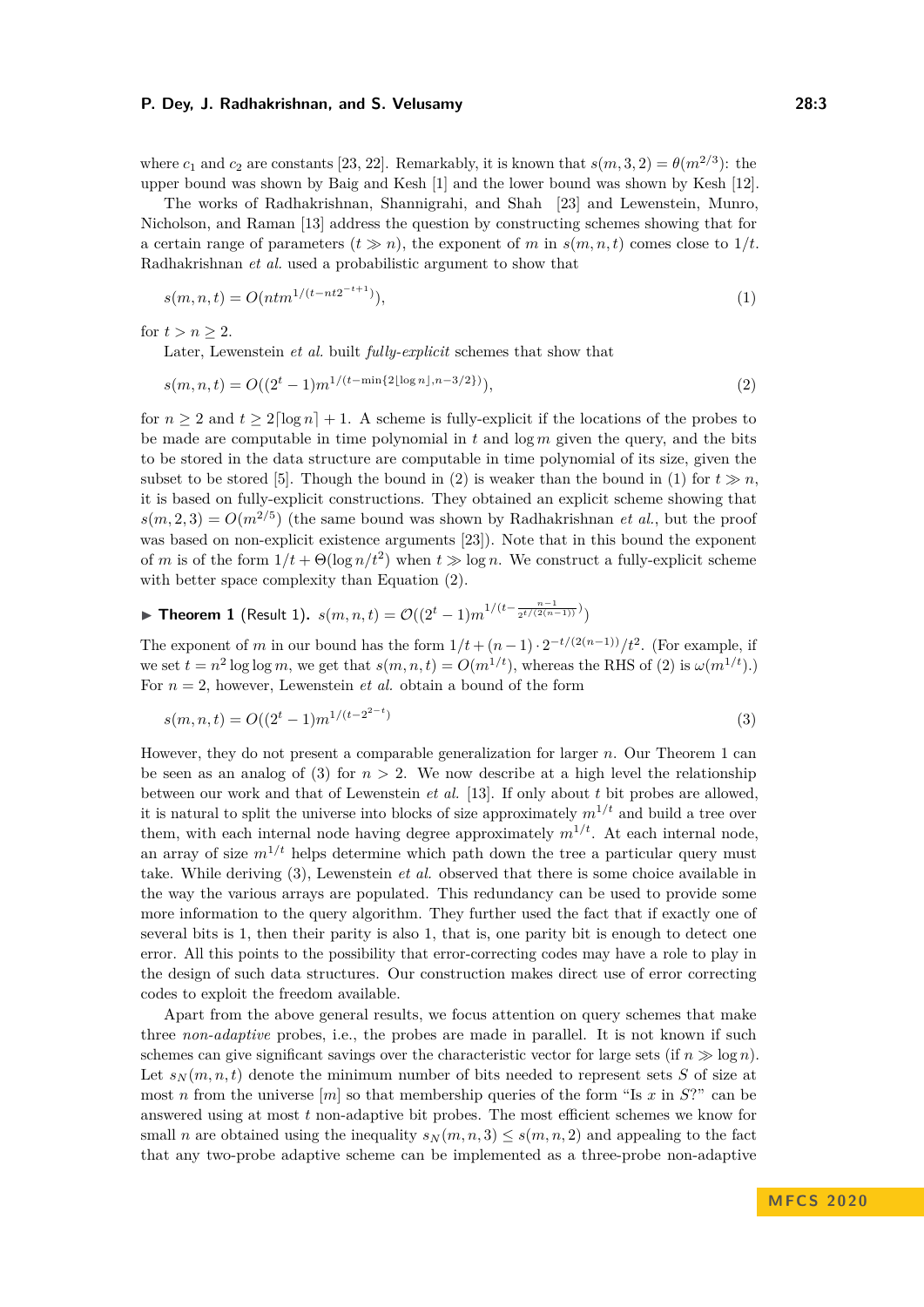## **28:4 Fully-Explicit Data Structures in the Bit-Probe Model**

scheme. It was shown by Garg and Radhakrishnan [\[8\]](#page-11-11) that for a large constant  $n_0$ , for  $n \ge n_0$ , we have  $s_N(m, n, 3) \geq \sqrt{mn}$  (In fact, they considered how the non-adaptive complexity depended on the type of query function used; they obtained a lower bound of the form  $s_N(m, n, t) = \Omega(m^{1-1/(cn)})$ , for a constant *c* and  $n \geq 4$ , for all but two of the twenty-two possible classes of functions. Their methods yield a lower bound of  $\sqrt{m}$  provided  $n \ge 4$ .) We show the following.

**Find Theorem 2** (Result 2).  $s_N(m, 2, 3) = \Omega(\sqrt{m})$ 

We follow the method of Garg and Radhakrishnan [\[8\]](#page-11-11), who classified all three input query functions into a small number of equivalence classes and provided either combinatorial or algebraic arguments for each class.

In the rest of this paper, we provide detailed proofs for the above results.

# **2 Fully-Explicit Adaptive Set Membership scheme**

▶ **Theorem 3.** For every  $n \geq 2$  and  $t \geq cn \log n$  for some sufficiently large constant  $c$ , *there exists a fully explicit adaptive*  $(n, m, (2^t-1)m^{1/(t-\frac{n-1}{2^{t/(2(n-1))}})}, t)$  *scheme for the set membership problem.*

We will use letters  $x, y, \ldots$  to refer to elements of  $[m]$ , but view them as strings of length  $L = \log m$ . We will use the following notation in connection with strings. For a string *z*, we use  $z[i]$  to refer to its *i*-th component and  $z[1,i]$  to refer to the substring  $z[1]z[2] \ldots z[i]$ . For a sequence of indices  $B \subseteq [L]$ , we use  $x[B]$  to refer to the substring  $(x[i] : i \in B)$ .

On query "Is  $x \in S$ ?", we will probe locations of our data structure using parts of the bit string *x* as address. For this, we partition the set of indices into *t* blocks:  $B_1, B_2, \ldots, B_t$ where each  $B_i$  is a set/sequence of indices from  $[L]$ . Notice that the number of blocks is equal to the number of bit probes into the data structure that will be needed to answer membership queries. For  $i = 1, 2, \ldots, t - 1$  (every block except the last is of equal length), each such block  $B_i$  will be further partitioned into  $t'$  sub-blocks:  $B_{i1}, \ldots B_{it'}$ , of equal length. See the example in Figure [1.](#page-3-0) We denote the length of each of the first  $t-1$  blocks by  $l_b$ , the length of the final block by  $l_f$ , and the length of each sub-block within the first  $t-1$  blocks by  $l_s$ . The parameters  $t', l_b, l_s$ , and  $l_f$  will be fixed later.



<span id="page-3-0"></span>**Figure 1** Address of an element divided into blocks (colored blue,  $t = 4$ ,  $l_b = 2$ ,  $l_f = 1$ ) and sub-blocks  $(t' = 2, l_s = 1)$ , where the universe is of size 128.

The data structure must be able to distinguish elements in the set from those not in the set. For this, we will identify some blocks and sub-blocks which will be used to differentiate the elements. In the following definition, we assume that the set  $S \subseteq [m]$  that we wish to represent in the data structure has been fixed. For  $x \in S$ , we will designate some blocks as branching blocks. Simultaneously, we will construct and associate a string in  $\{0,1\}^{t-1}$  with x, which we refer to as  $\text{AuxPath}_x$  (the auxiliary path of x). The strings  $\text{AuxPath}_x$  can be thought of as paths leading from a root to a leaf in a binary tree. The pattern of left and right turns that the element *x* takes down the tree will be closely related to the paths that the corresponding query take in a tree-like data structure.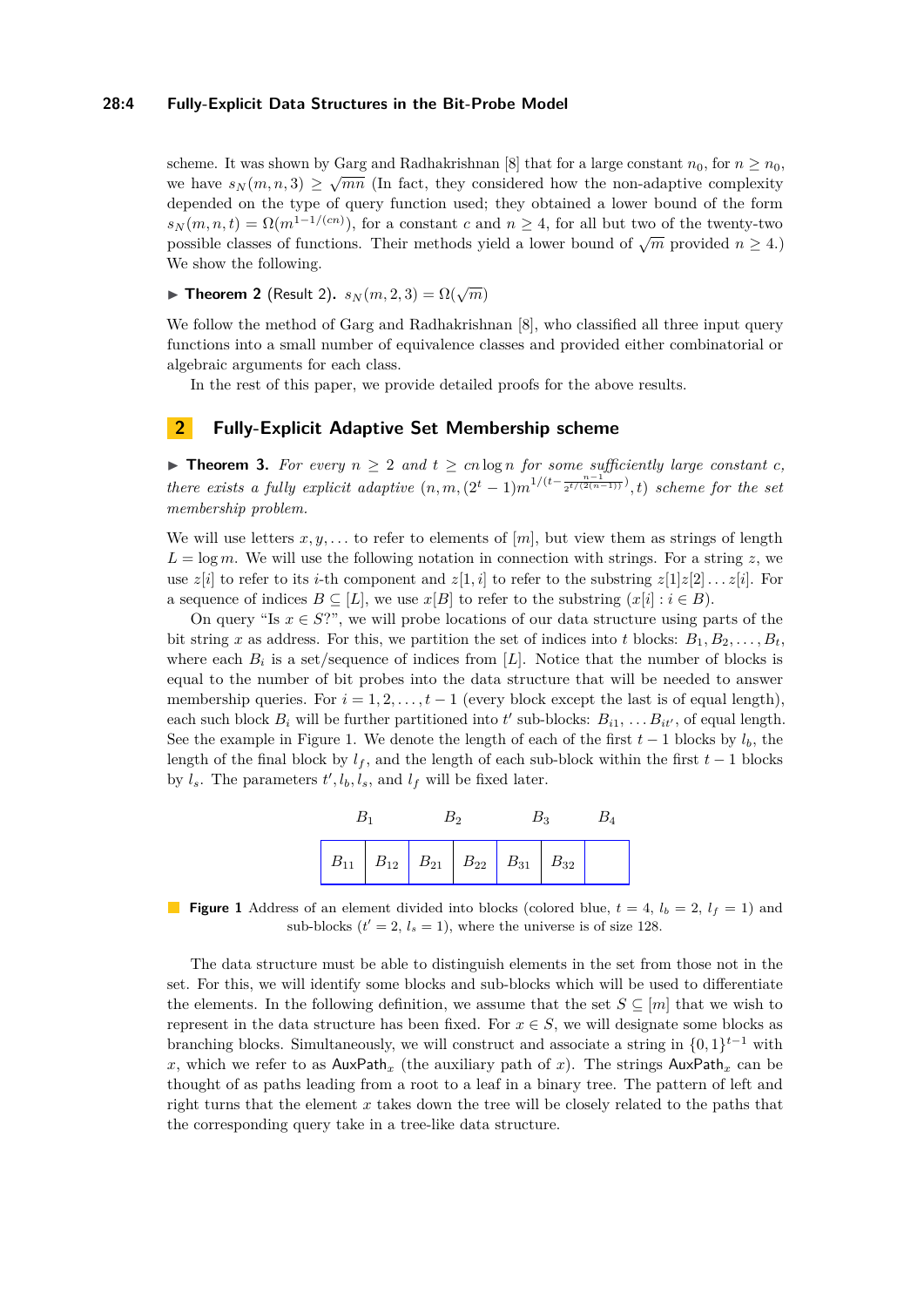#### **[Branching block, branching sub-block, AuxPath]**

For  $i = 1, 2, \ldots, t-1$ , we will determine inductively for each  $x \in S$  if  $B_i$  is a branching block for *x* and the value of the bit  $\text{AuxPath}_x[i]$ . We will later extend these definitions to  $z \notin S$ . Assume AuxPath<sub>x</sub>[1, *i*] has been determined for all  $x \in S$ . We say that the block  $B_i$  is a *branching block* for  $x \in S$  if there exists a  $y \in S$ , such that

 $\blacksquare$  AuxPath<sub>*x*</sub>[1*, i* − 1] = AuxPath<sub>*y*</sub>[1*, i* − 1];

$$
= x[B_i] \neq y[B_i].
$$

If  $B_i$  is a branching block for  $x$ , then we will designate one of its sub-blocks as a branching sub-block for *x*. See the example in Figure [2.](#page-4-0) A sub-block  $B_{ij}$  is a branching sub-block of the branching block  $B_i$  for  $x$  if  $j$  is the smallest index (in  $[t']$ ) such that there exists  $y \in S$ such that

■ AuxPath<sub>*x*</sub>[1*, i* − 1] = AuxPath<sub>*y*</sub>[1*, i* − 1];

<span id="page-4-0"></span>
$$
= x[B_{ij}] \neq y[B_{ij}].
$$



**Figure 2** Data structure to store  $x = 0110110$  and  $y = 0110011$ : Branching block (colored blue) is  $B_3$  and branching sub-block (colored red) is  $B_{31}$ .

We now define AuxPath*x*[*i*].

- If  $B_i$  is not a branching block for *x*, then  $\text{AuxPath}_x[i] = 0$ .
- If  $B_i$  is a branching block for *x*, and  $x[B_{ij}]$  is the lexicographically first string in the set

$$
\{y[B_{ij}]: y \in S \text{ and } \mathsf{AuxPath}_y[1, i-1] = \mathsf{AuxPath}_x[1, i-1]\},\
$$

then  $\text{AuxPath}_x[i] = 0$ , otherwise  $\text{AuxPath}_x[i] = 1$ .

We now extend the definition of AuxPath to  $z \notin S$ . Again we define AuxPath<sub>z</sub>[*i*] inductively for  $i = 1, 2, \ldots$  Suppose  $\text{AuxPath}_z[1], \ldots, \text{AuxPath}_z[i-1]$  have been determined.

- If  $z[B_i] = x[B_i]$  for some some  $x \in S$ , where  $\textsf{AuxPath}_x[1,i-1] = \textsf{AuxPath}_z[1,i-1]$ , then  $AuxPath_z[i] = AuxPath_x[i].$
- If  $B_i$  is not a branching block for any  $x \in S$ , where  $\textsf{AuxPath}_x[1,i-1] = \textsf{AuxPath}_z[1,i-1]$ , then  $\text{AuxPath}_z[i] = 1$ . (Note that if  $B_i$  is a branching block for some  $x \in S$  such that  $\text{AuxPath}_x[1, i-1] = \text{AuxPath}_z[1, i-1]$ , then it is a branching block for all such  $x \in S$ .)
- Otherwise, let  $B_{ij}$  be the branching sub-block of the branching block  $B_i$  for some  $x \in S$ with  $\text{AuxPath}_x[1, i-1] = \text{AuxPath}_z[1, i-1]$ . (Note that  $B_{ij}$  does not depend on the choice of *x*.) Then  $\text{AuxPath}_z[i] = 1$  iff  $z[B_{ij}]$  is the lexicographically first string in  $\{y[B_{ij}] : y \in S \text{ and } \text{AuxPath}_y[1, i-1] = \text{AuxPath}_z[1, i-1] \}$ . Note that  $z \notin S$  are treated differently compared to  $x \in S$  here:  $\text{AuxPath}_z[i]$  is set 1 precisely when  $\text{AuxPath}_x[i]$  would be set to 0 for an  $x \in S$  in the same situation. This fact will be exploited later. See Figure [4](#page-7-0) for an example.

I **Proposition 4.** *There are at most n*−1 *branching blocks and hence at most n*−1 *branching sub-blocks.* (*Recall that*  $n = |S|$ )

**► Remark.** Note that  $\text{AuxPath}_x[i]$  depends only on  $x[B_1 \cup \cdots \cup B_i]$ ; that is, if  $x, y \in S$  and  $x[B_1 \cup \cdots \cup B_i] = y[B_1 \cup \cdots \cup B_i], \text{ then } \mathsf{AuxPath}_x[i] = \mathsf{AuxPath}_y[i].$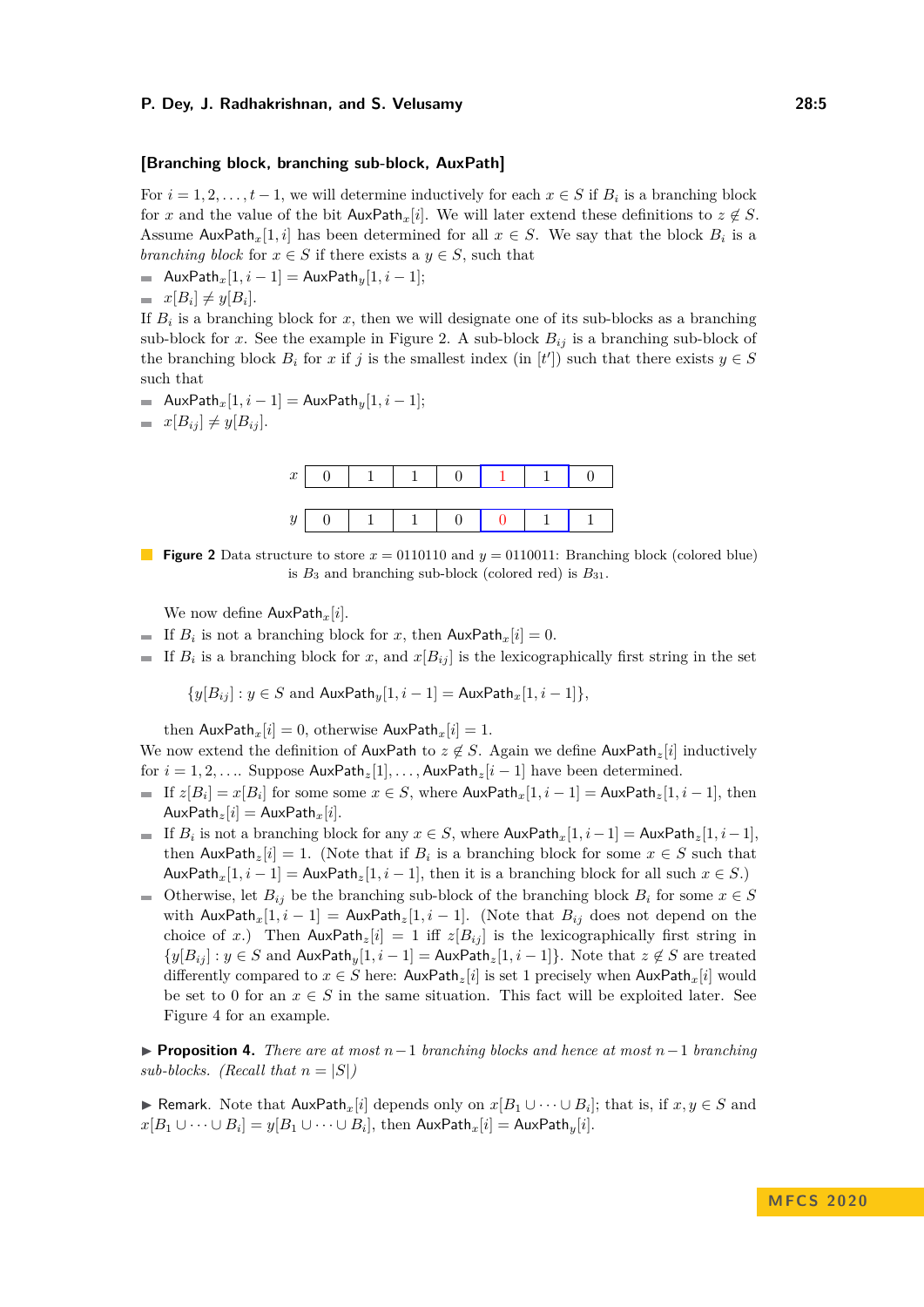## **28:6 Fully-Explicit Data Structures in the Bit-Probe Model**

# **2.1 The storage scheme**

The data structure is organized in the form of a binary tree of depth *t* − 1. Thus, the tree has *t* levels of nodes; the root is at level 1 and the leaf is at level *t*. We will use binary strings as names for the nodes of this binary tree. The root is named by the empty string *λ*; the left child of the root is named 0 and the right child is named 1. In general, the left child of the node with name  $\sigma$  is named  $\sigma$ 0, and its right child is named  $\sigma$ 1. Thus, there is one leaf for each binary string in  $\{0,1\}^{t-1}$ .

At node  $\sigma$  of the tree we place an array  $A_{\sigma}$  that can store  $2^{l_b}$  bits. The storage scheme determines the values of  $A_{\sigma}$  as follows. First, based on the set *S*, we compute a *message M* of *t* − 1 bits. We describe the construction of the string *M* and its properties below. For each *x*, we let  $TruePath_x[i] = AuxPath_x[i] + M[i] \pmod{2}$ . Now we wish to arrange the contents of the various arrays at levels 1 to  $t-1$  in our tree so that TruePath<sub>x</sub> can be read off from their contents. For all *x*, we set  $A_{\text{TruePath}[1,i-1]}[x[B_i]] = \text{TruePath}_x[i]$ . Note that the above description assigns values to arrays that reside in our tree at levels 1 to  $t - 1$ . Now, we describe how the bits in  $A_{\sigma}$  are set, where  $\sigma \in \{0,1\}^{t-1}$  (this array resides at level *t*). For each  $x \in S$ , let

 $I_x = \{(i, j) : B_{ij}$  is a branching sub-block for  $x\}$ .

Then, let  $a_x$ , the address of the final probe, be obtained by concatenating  $x[B_t]$  in the end with the strings  $(x[B_{ij}] : (i,j) \in I_x)$  (note that  $x[B_t]$  has not been used in the previous probes), adding 0's at the end if necessary so that  $a_x$  has exactly  $l_b$  bits. Then, set  $A_{\text{TruePath}_x[1,t-1]}[a_x] = 1$ . Finally, set all bits whose values are not specified above to 0. An example is illustrated in Figure [3.](#page-7-1) To complete the description of the storage scheme, we need to specify how the string  $M \in \{0,1\}^{t-1}$  is obtained and fix the parameters  $l_b, l_f, l_s$ and  $t'$ .

## <span id="page-5-1"></span>**The message** *M*

When we answer a query, the message M will help us identify the branching sub-blocks on the query element's auxiliary path. Note that the true path and the message differ in at most  $n-1$  positions. Thus, if M can be recovered even when up to  $n-1$  of its bits are flipped, then we can extract M from the path (i.e.,  $TruePath<sub>x</sub>$ ) the element takes down the tree. The values in the arrays are so arranged that they simultaneously achieve two goals: (i) they ensure elements in the set and those outside are sent to different leaves; (ii) if despite (i) an element in the set and an element outside reach the same leaf, the path allows us to extract the message *M*, using which we ensure that these two elements read different bits on their last probe.

As observed above, the total number of branching sub-blocks is at most *n* − 1. The address of all these sub-blocks put together will be encoded using an error-correcting code of length *t* − 1. The resulting codeword will be the string *M*. The main property of this codeword that we need now is that it is has a distance greater than  $2(n-1)$ , so that up to *n* − 1 errors can be corrected.

## **Fixing the parameters of the data-structure**

Since there are  $t'$  sub-blocks within each block, we have

<span id="page-5-0"></span>
$$
t' \cdot l_s = l_b. \tag{4}
$$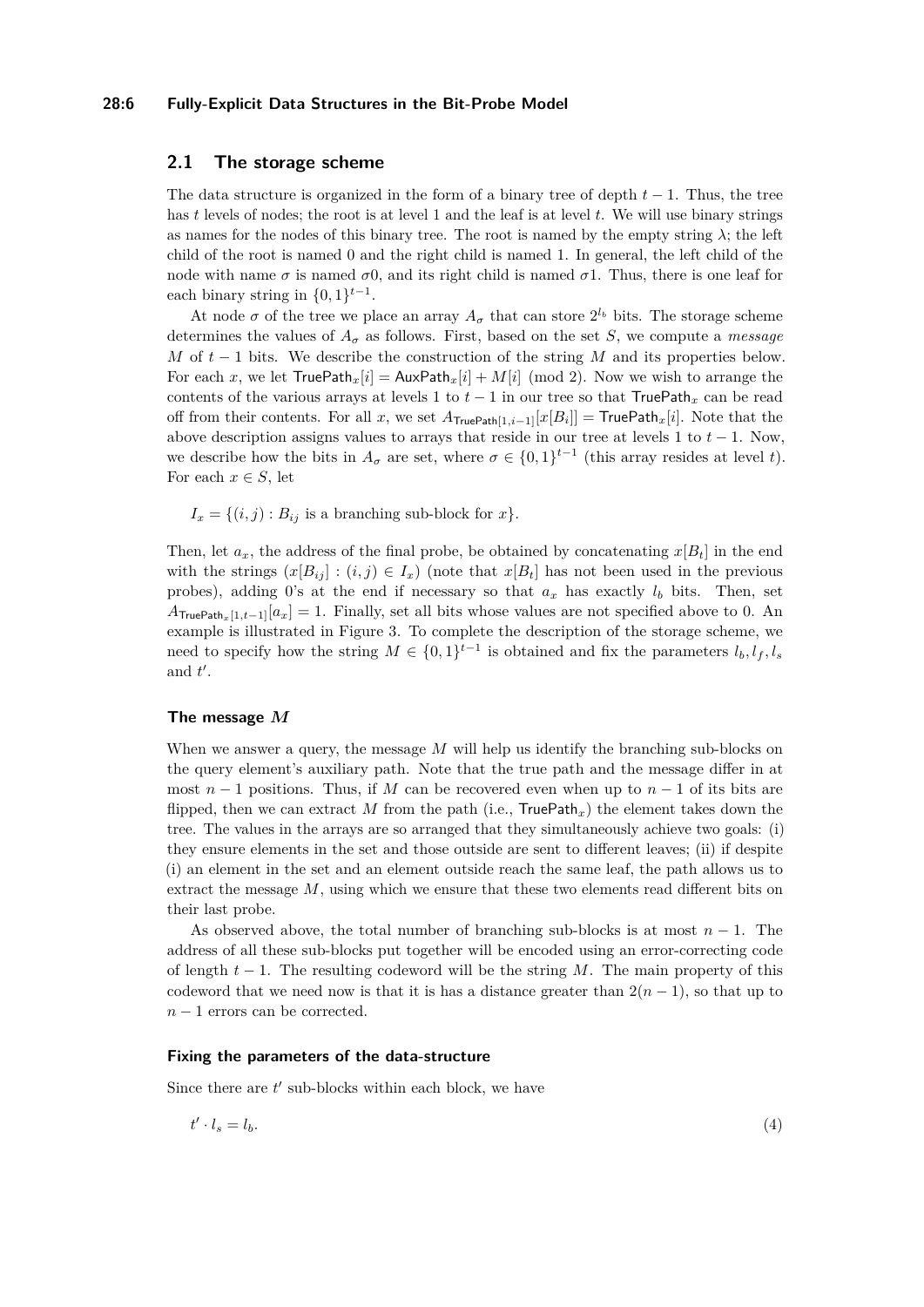The length of the final address is  $(n-1)l_s + l_f$ . Since the array at each node stores  $2^{l_b}$  bits, we have

<span id="page-6-0"></span>
$$
l_b = (n-1)l_s + l_f. \tag{5}
$$

Finally, since the entire address of  $x \in [m]$  is partitioned into blocks  $B_1, B_2, \ldots, B_t$ , we have

$$
(t-1)l_b + l_f = L.\t\t(6)
$$

Solving Equations [\(4\)](#page-5-0) to [\(6\)](#page-6-0) while fixing *t* and *t'*, we get  $l_b = \frac{L}{l_b - n}$  $\frac{L}{t - \frac{n-1}{t'}}, \ l_f = L - \frac{L(t-1)}{t - \frac{n-1}{t'}}$  $t-\frac{n-1}{t'}$ and  $l_s = \frac{L}{tt'-(n-1)}$ . Therefore, the size of the data structure that we constructed is  $(2^t 1)m^{1/(t-(n-1)/2^{t'})}$ . Observe that, asymptotically, the size of the data-structure increases as we increase  $t'$ . Later, we will show that for the existence of error-correcting codes with properties described in [2.1,](#page-5-1) we need  $t' \ge t/(2(n-1))$ . Therefore, the optimal choice of  $t'$ that minimizes the size of the data-structure is  $t' = t/(2(n-1))$ .

# **2.2 The query scheme**

In this section, we describe how given an element  $x \in [m]$ , we can make t probes to the data structure and determine with certainty if  $x \in S$ . The first  $t-1$  probes are easy to anticipate based on the description of the storage scheme above: Having read  $b_1, b_2, \ldots, b_{i-1}$  in the first *i* − 1 probes, we set the *i*-th bit  $b_i = A_{b[1,i-1]}[x[B_i]]$ , probing the data structure once more. After  $t-1$  such probes have been made, the query scheme obtains  $b[1, t-1]$ . Note that this string corresponds to  $TruePath[x]$  defined above. In some cases, we will be able to answer the query based on just  $b[1, i - 1]$ . In other cases, the final probe will be made, as expected, into the array  $A_{b[1,t-1]}$ . Some care is needed in determining the location. The bit read in this location will be the answer to the query "Is *x* in *S*?".

If  $b[1, t-1]$  is *not* within distance  $n-1$  of any codeword, then we declare that *x* is not in *S*. Else, we decode  $b[1,t-1]$  to obtain *M*. Note that for  $x \in S$ , TruePath<sub>x</sub>[*i*]  $\neq M[i]$ iff  $\mathsf{AuxPath}_x[i] = 1$  (and  $B_i$  is a branching block). Therefore,  $\Delta(\mathsf{TruePath}[x], M) \leq n - 1$ , where  $\Delta(\cdot)$  is the Hamming distance function. Since the code we chose has distance at least  $2(n-1)$ , we can decode TruePath[x] to obtain M and hence, all the branching sub-blocks, say,  $B_{i_1j_1}, B_{i_2j_2}, \ldots, B_{i_rj_r}$ , where *r* is at most  $n-1$ . The location for the final probe will be obtained by concatenating these strings as follows:  $x[B_{i_1j_1}] \cdots x[B_{i_rj_r}]x[B_t]$ .

## **2.3 Proof of correctness**

In this section, we show that the above scheme answers every query correctly: for every element  $z \in [m]$ , we show that the bit read in the final probe is 1 iff  $z \in S$ . Let  $a_z$  denote the address of the final probe corresponding to *z*.

For  $x \in S$ , our storage scheme ensures that  $A_{\text{TruePath}_x[1,t-1]}[a_x] = 1$ . Now, fix  $z \notin S$ . From the definition of the storage scheme, it follows that if  $A_{\text{TruePath},[1,t-1]}[a_z] = 1$ , then  $\exists x \in S$  such that  $\mathsf{TruePath}_z[1, t-1] = \mathsf{TruePath}_x[1, t-1]$  and  $a_z = a_x$ . Fix *x* such that TruePath<sub>z</sub>[1*, t* − 1] = TruePath<sub>x</sub>[1*, t* − 1]; we will argue that for  $a_z \neq a_x$ . Let  $i \in [t]$  such that  $z[B_i] \neq x[B_i]$ . If  $i = t$ , then clearly  $a_z \neq a_x$ , and we are done. Hence assume that  $i < t$ . Since  $\text{TruePath}_z[1, t-1] = \text{TruePath}_x[1, t-1]$ , we have  $\text{AuxPath}_z[1, t-1] = \text{AuxPath}_x[1, t-1]$ . In particular, since  $\text{AuxPath}_z[1, i-1] = \text{AuxPath}_x[1, i-1]$  and  $\text{AuxPath}_z[i] = \text{AuxPath}_x[i]$ , it follows from the definition of the storage scheme that  $B_i$  is a branching block. Let  $B_{ij}$  be the branching sub-block of  $B_i$ . Observe that  $\text{AuxPath}_z[i] = 1$  iff  $z[B_{ij}]$  is the lexicographically first string in  $\{y[B_{ij}] : y \in S \text{ and } \text{AuxPath}_y[1, i-1] = \text{AuxPath}_z[1, i-1] \}.$  On the other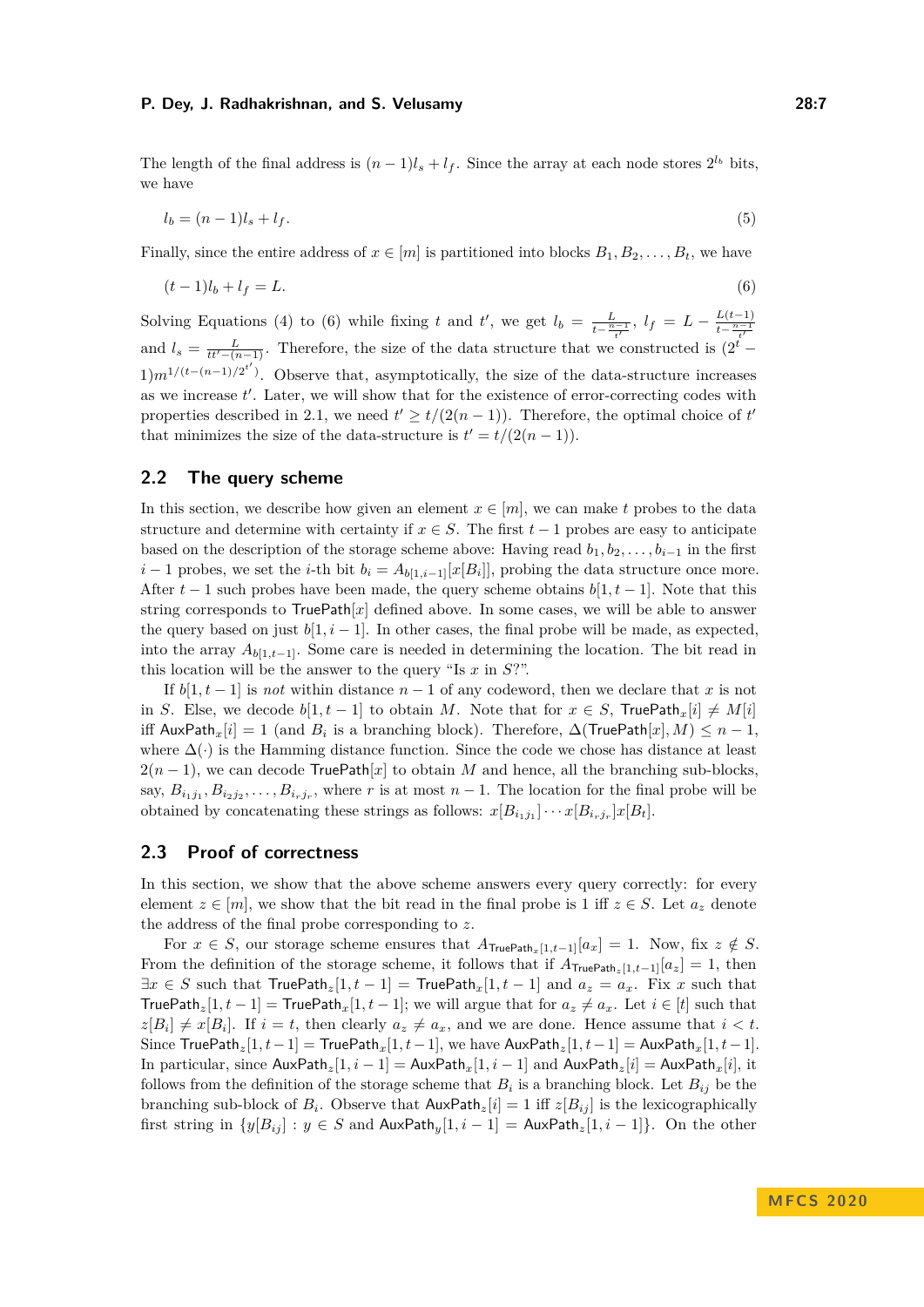#### **28:8 Fully-Explicit Data Structures in the Bit-Probe Model**

hand,  $\text{AuxPath}_x[i] = 1$  iff  $x[B_{ij}]$  is the NOT the lexicographically first string in  $\{y[B_{ij}] : y \in$ *S* and  $\text{AuxPath}_y[1, i-1] = \text{AuxPath}_x[1, i-1]$ . Therefore,  $\text{AuxPath}_z[i] = \text{AuxPath}_x[i]$  only if  $z[B_{ij}] \neq x[B_{ij}]$ . Since  $z[B_{ij}]$  is a substring of  $a_z$  and  $x[B_{ij}]$  is a substring of  $a_x$  (they occupy identical locations), it follows that  $a_z \neq a_x$ . See Figure [4](#page-7-0) for an example.

<span id="page-7-1"></span>

**Figure 3** Data structure to store  $x = 0110110$  and  $y = 0110011$ : AuxPath<sub>x</sub> = 001 and AuxPath<sub>y</sub> = 000 and  $M = 110$  (not encoded in this example, for simplicity), where 11 indicates the branching block and 0 is the branching sub-block;  $TruePath_x = 111$  (colored blue) and  $TruePath_y = 110$  (colored green); last bit read is 1.

<span id="page-7-0"></span>

**Figure 4** Verifying correctness: paths taken by elements which *resemble x* and *y*, i.e., differ only in one bit and agree on the branching sub-block  $B_{31}$ ;  $z_1 = 0110100$  (colored red) and  $z_2 = 0110001$ (colored violet); the last bit read is 0.

## **Existence of error-correcting codes**

Let  $\mathcal{C}[N, K, D]$  denote a binary code of block length N, dimension K, and distance D. The following proposition gives sufficient conditions for the existence of such a code.

<span id="page-7-2"></span>▶ **Proposition 5.** For  $N, k, D \in \mathbb{N}$  such that  $2^N \geq 2^K {N \choose D-1} D$  and  $N > 2(D-1)$ , there *exists a* C[*N, K, D*] *code.*

**Proof.** Consider the vector space  $\mathbb{F}_2^N$ . The volume of a Hamming ball of radius *D* − 1 centered at any point in  $\mathbb{F}_2^N$  is  $\sum_{i=0}^{D-1} {N \choose i}$ . When  $N > 2(D-1)$ , this volume is at most  $2\binom{N}{D-1}D$ . Since  $2^N \ge 2^K \binom{N}{D-1}D$ , we can greedily pick a code  $\mathcal{C} \subseteq \mathbb{F}_2^N$  of size  $2^K$  such that the distance between any two codewords in  $C$  is at least  $D$ .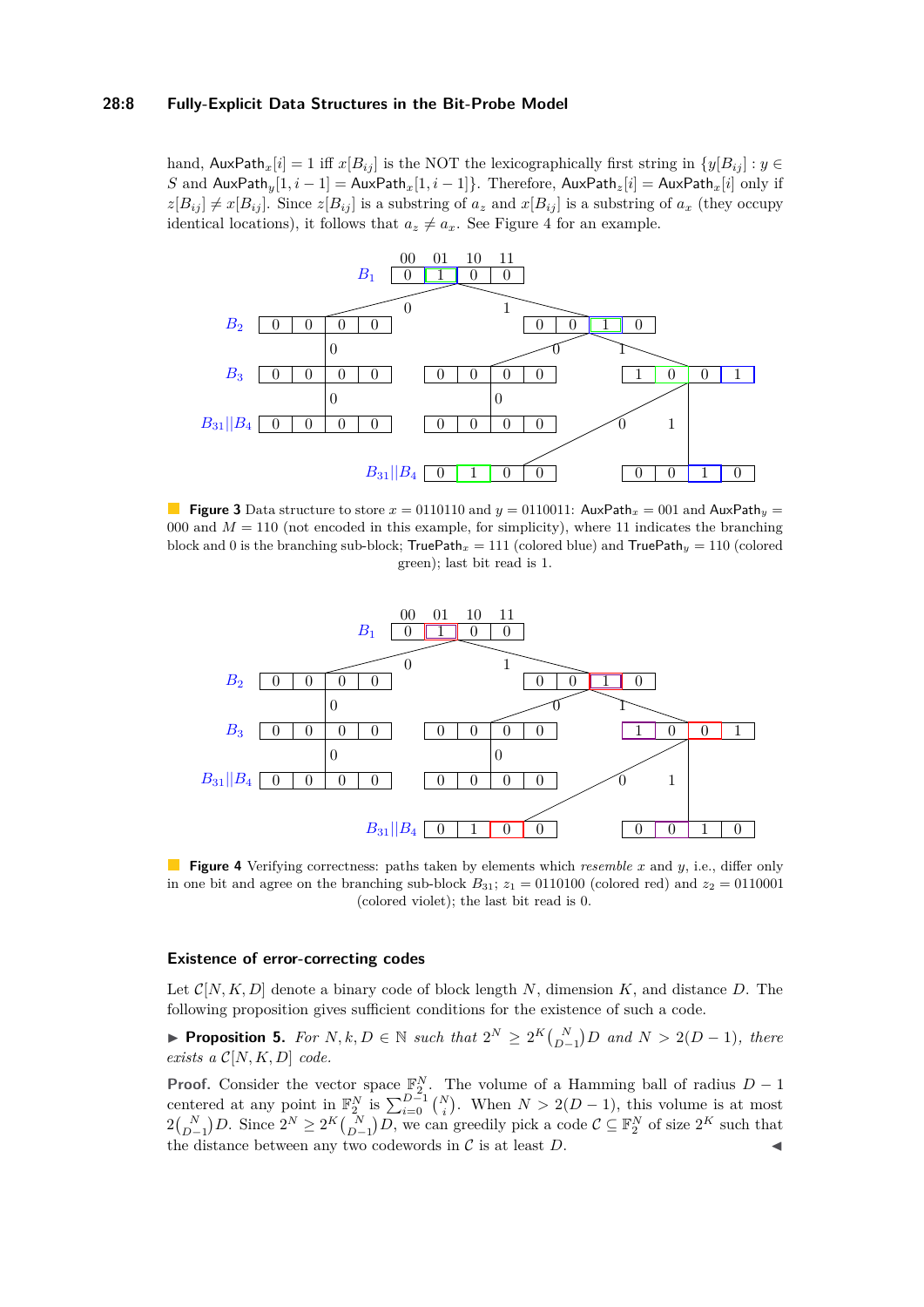The message that we want to encode consists of the addresses of all branching sub-blocks, padded with 0's in the end, if necessary, to maintain uniform length. Let *K* denote the length of this message to be encoded. Since each sub-block is indexed by  $\log(t-1) + \log t'$ bits and there are at most  $n-1$  branching sub-blocks, we take  $K = (n-1)[\log(t-1) + \log t']$ . The desired length of the codeword is  $N = t - 1$  (equal to the number of bits read until the final probe) and we need the distance  $D > 2(n-1) + 1$ . It follows from Proposition [5](#page-7-2) that for  $t' = 2^{t/(2(n-1))}$  and  $t \geq cn \log n$ , for a sufficiently large constant *c*, there exists a  $\mathcal{C}[t-1,(n-1)|\log(t-1)+\log t'|, 2(n-1)+1]$  code.

Note that we may also explicitly construct the desired error-correcting code as a linear BCH code [\[3,](#page-10-5) [11\]](#page-11-12), which is an  $[N, K, D]$  code with  $K \ge N - \frac{1}{2}(D - 1)\log(N + 1)$  (this bound appears, e.g., in the lecture notes of Guruswami [\[10,](#page-11-13) Notes 6, Lemma 5]). Substituting  $N = t - 1$  and  $D = 2(n - 1) + 1$ , we obtain a code with message length

$$
K \ge (t-1) - (n-1)\log t \ge (n-1)\log(t-1) + \log t',
$$

for  $t > cn \log n$ , for a sufficiently large constant *c*. This explicit use of BCH codes will enable us to use their efficient encoding and decoding algorithms [\[3,](#page-10-5) [11\]](#page-11-12). In particular, the running time of these algorithms is bounded by a polynomial in *n* and *t*. In our application, we have  $n, t \ll \log m$ ; so the running time of the query algorithm is bounded by a polynomial in log *m*.

# **3 Non-adaptive Set Membership**

In this section, we discuss our result on deterministic query schemes with three non-adaptive probes. Theorem [8](#page-8-0) is an improvement of the lower bound proved by Garg and Radhakrishnan [\[8\]](#page-11-11).

In principle, there can be different query functions for different elements. But since there are only a finite number (256) of boolean functions on three variables, by the pigeon-hole principle, some set of at least m/256 elements of the universe use a common query function. We may thus restrict our attention to this part of the universe, and assume that the query function is the same for every element.

▶ **Definition 6** (Equivalence). *A boolean function*  $f(x_1, x_2, ..., x_k) : \{0, 1\}^k \rightarrow \{0, 1\}$  *is said to be equivalent to a boolean function*  $g(x_1, x_2, \ldots, x_k) : \{0,1\}^k \to \{0,1\}$  *if f can be obtained from g through a sequence of negations and permutations of the variables in g.*

**• Proposition 7.** Let  $f, g: \{0, 1\}^k \to \{0, 1\}$  be equivalent. If  $s_1$  and  $s_2$  are the minimum bits *of space required for non-adaptive* (*m, n, s*1*, t*) *and* (*m, n, s*2*, t*)*-schemes with query functions f* and *g* respectively, then  $s_1 = s_2$ .

For three-variable boolean functions, Polýa counting yields that there are twenty-two equivalence classes [\[24,](#page-11-14) [20\]](#page-11-15); they are listed explicitly on this page [\[19\]](#page-11-16). We prove Theorem [8](#page-8-0) for each of these equivalence classes separately. We omit the proofs for certain classes of functions when the argument is essentially the one given by Garg and Radhakrishnan [\[7\]](#page-10-6) and refer the reader to that paper for more details.

<span id="page-8-0"></span>**Find Theorem 8.**  $s_N(m, n = 2, t = 3) = \Omega(\sqrt{m}).$ 

**Proof.** We focus on the function that the query algorithm applies to the three bits read to answer the query. Since there are only a finite number of such three-variable boolean functions, we may restrict ourselves to a constant fraction of the universe for which the query function is the same, which we denote by *f*. We also assume that the memory consists of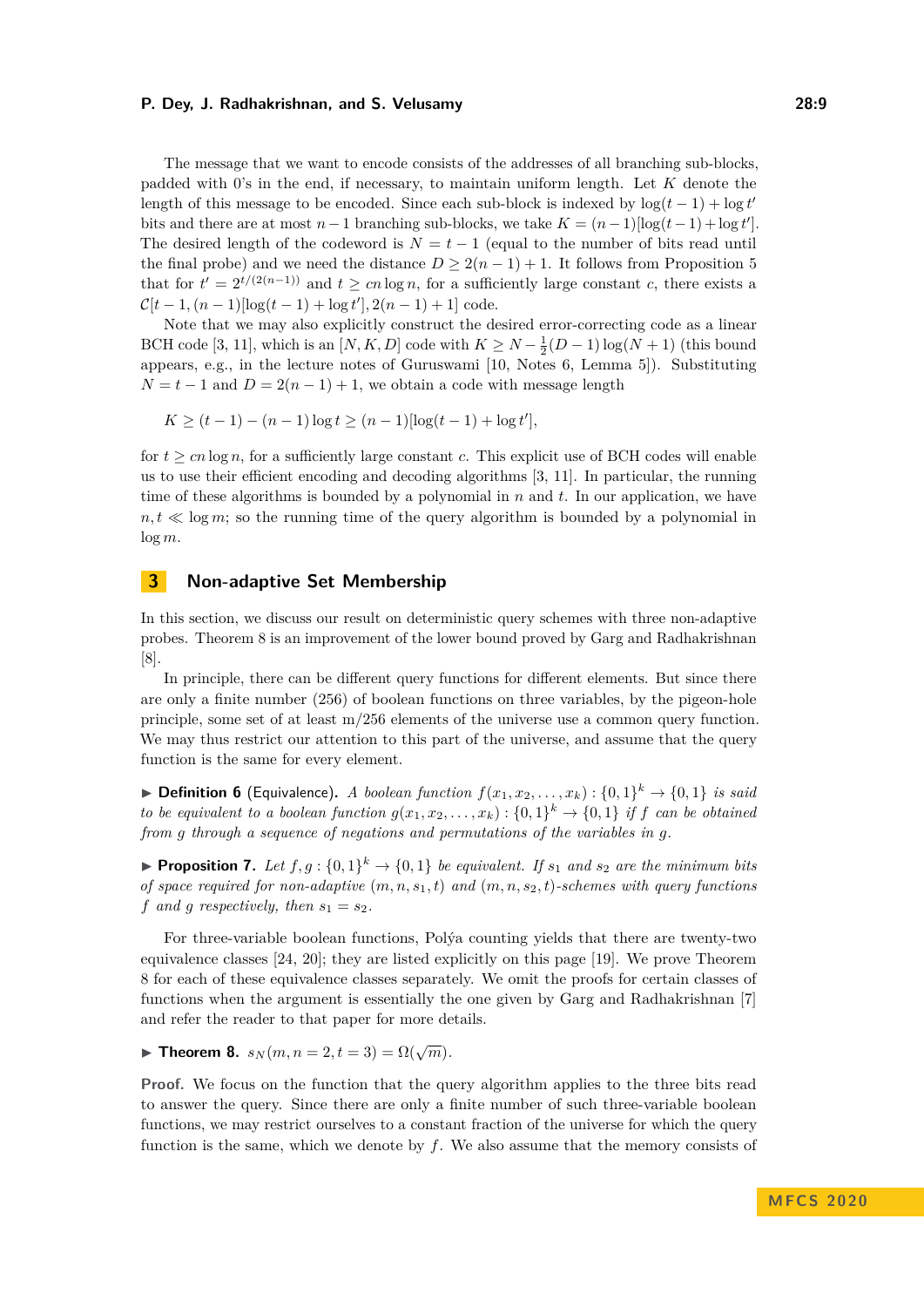## **28:10 Fully-Explicit Data Structures in the Bit-Probe Model**

three arrays  $A_1, A_2, A_3$ , each of size *s*, and each probe is made on a different array. We will show that  $s \ge \sqrt{m}/3$ . Let us assume to the contrary that  $s < \sqrt{m}/3$ . To arrive at a contradiction, we will show that there exists a set  $S \subseteq [m]$  of size at most 2 that cannot be stored in the data structure. We need to cover all possible query functions *f*. As observed by Garg and Radhakrishnan [\[7\]](#page-10-6), these functions fall into a small number of equivalence classes. For most classes, their arguments already yield the result.

If there is a polynomial (which we may assume is multilinear) of degree at most two (in variables  $(x, y, z)$  over any field) that is 0 whenever the function f evaluates to 0, then there will be a set of size at most 2 that cannot be stored in the data structure [\[21\]](#page-11-17). This covers the following functions (the first column lists a representative from the equivalence class). In the second column, the polynomials listed are over the field  $\mathbb{F}_2$  except when the query function is  $x + y + z = 1$ .

| Query function                             | Polynomial                                        |
|--------------------------------------------|---------------------------------------------------|
| CONSTANT                                   | 0,1                                               |
| $\boldsymbol{x}$                           | $\boldsymbol{x}$                                  |
| $x+y+z\neq 1$                              | $x+y+z-1$                                         |
| $x + y + z = 1$                            | $x + y + z + xy + yz + zx$ (over $\mathbb{F}_3$ ) |
| $x \wedge y$                               | xy                                                |
| $\neg x \vee \neg y$                       | $1+xy$                                            |
| $(x \wedge y) \vee (\neg x \wedge z)$      | $z + xy + xz$                                     |
| $(x \wedge y) \vee (\neg x \wedge \neg y)$ | $1+x+y$                                           |
| MAJORITY(x, y, z)                          | $xy + yz + zx$                                    |
| PARITY $(x, y, z)$                         | $x+y+z$                                           |
| $(x \wedge y) \oplus z$                    | $z + xy$                                          |
| $(x \oplus y) \wedge z$                    | $yz + zx$                                         |
| $\neg[(x \oplus y) \wedge z]$              | $1+yz+zx$                                         |
| ALL-EQUAL $(x, y, z)$                      | $1+x+y+z+xy+yz+zx$                                |
| NOT ALL-EQUAL $(x, y, z)$                  | $x+y+z+xy+yz+zx$                                  |

**Table 1** Polynomial representation of query functions.

The remaining query functions are equivalent to one of the following six functions.

- $f(x, y, z) = (x \lor y) \land z$  or its complement.
- $f(x, y, z) = x \land y \land z$  or its complement.
- $\equiv$  $f(x, y, z) = (x \wedge y \wedge z) \vee (\neg y \wedge \neg z)$  or its complement.

Using the fact that dense graphs have short cycles, Garg and Radhakrishnan show that when the query function is equivalent to  $f(x, y, z) = (x \wedge y \wedge z) \vee (\neg y \wedge \neg z)$ , the size of the when the query function is equivalent to  $f(x, y, z) = (x \wedge y \wedge z) \vee (y \wedge z)$ , the size of the data structure is at least  $(1/7)m^{1-1/([n/4]+1)}$ , which implies a lower bound of  $\Omega(\sqrt{m})$  only if *n*  $\geq$  4. For the functions equivalent to  $f(x, y, z) = (x \vee y) \wedge z$ ,  $f(x, y, z) = (x \wedge y \wedge z)$ and their complements, they proved a linear lower bound for  $n \geq 3$ . Their proof crucially relied on the notion of a *private vertex*: a private vertex for an element  $u \in [m]$  is a memory location that is probed only for the query corresponding to *u* and for no other query. These arguments do not seem to be directly applicable when  $n = 2$ . We define a closely related notion of *private edge* and use it to prove an  $\Omega(\sqrt{m})$  lower bound for the remaining six classes of functions mentioned above.

We say that an element *u* has a private edge if  $\{l_1(u), l_2(u), l_3(u)\} \cap \{l_1(v), l_2(v), l_3(v)\} \leq 1$ for all  $v \in [m] \setminus \{u\}$ ; that is, no pair of locations probed for query element *u* is probed also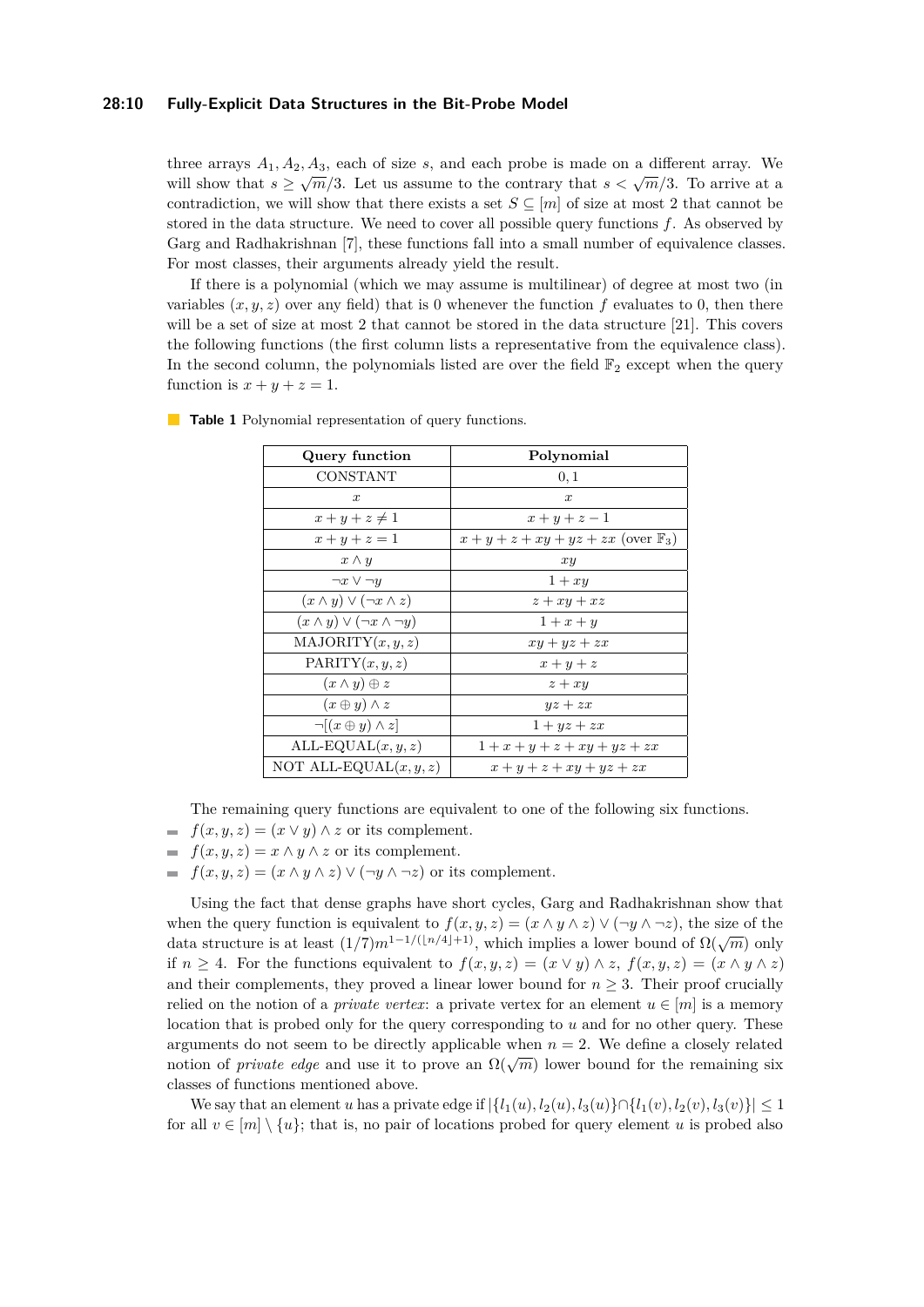for a different query element *v*. At most  $3s^2$  elements have private edges. Since  $s \leq \sqrt{m}/3$ , we infer that  $\mathcal{U} = \{u \in [m] : u \text{ has no private edge}\}\$  has at least  $2m/3$  elements.

Now suppose the query function is  $f(x, y, z) = (x \wedge y \wedge z) \vee (\neg y \wedge \neg z)$ . Fix distinct  $u, v \in \mathcal{U}$  such that  $(l_2(u), l_3(u)) = (l_2(v), l_3(v))$  (then  $l_1(u) \neq l_1(v)$ ). Since *v* has no private edge, there exists  $w \in [m] \setminus \{u, v\}$  such that  $(l_1(v), l_3(v)) = (l_1(w), l_3(w))$ . That is, *u* and *v* make their second and third probes to identical locations, and *v* and *w* make their first and third probes to identical locations. We claim that any assignment under which the queries for both  $u$  and  $w$  evaluate to 1, the query for the element  $v$  also evaluates to 1; thus the set  $\{u, w\}$  cannot be stored by this data structure. Since  $u \in S$  and  $v \notin S$ , the nature of our function implies that  $A_1[l_1(u)]$ ,  $A_2[l_2(u)]$ ,  $A_3[l_3(u)] = 1$ , implying that  $A_2[l_2(v)]$ ,  $A_3[l_3(v)] = 1$ . But then,  $A_3[i_3(w)] = 1$ , and again the form of our function implies that  $A_1[i_1(w)] = 1$ . But  $l_1(w) = l_1(v)$ ; so all together we have that  $A_1[l_1(v)]$ ,  $A_2[l_2(v)]$ ,  $A_3[l_3(v)] = 1$ , but then the query for *v* will return 1, as claimed. For the complement of  $f(x, y, z) = (x \vee y \vee z) \wedge (\neg y \vee \neg z)$ , note that an analogous argument shows that whenever the query function returns 0 for *u* and *w* then it returns 0 on *v* as well, that is, no such scheme can store the set  $\{v\}$  – a contradiction.

Next, suppose the query function is  $f(x, y, z) = (x \vee y) \wedge z$ . Consider an element  $u \in \mathcal{U}$ . Since *u* does not have a private edge, there exist distinct elements  $v, w \in [m] \setminus \{u\}$  such that  $(l_1(u), l_3(u)) = (l_1(v), l_3(v))$  and  $(l_2(u), l_3(u)) = (l_2(w), l_3(w))$ . Let  $S = \{u\}$  be the set stored in the data structure. Since  $u \in S$ , it must be the case that  $A_3[l_3(u)] = 1$  and,  $A_1[l_1(u)] = 1$  or  $A_2[l_2(u)] = 1$ . It follows that  $A_3[l_3(v)] = A_3[l_3(w)] = 1$  and,  $A_1[l_1(v)] = 1$ or  $A_2[l_2(w)] = 1$  and hence the query function returns value 1 for at least one of *v* and *w*; but neither of them is in  $S - a$  contradiction. The argument for the complement of this function is analogous: the set  $\{v, w\}$  cannot be stored.

Finally, suppose the query function is  $f(x, y, z) = (x \wedge y \wedge z)$ . There exist two distinct elements  $u, v \in U$  such that  $(l_2(u), l_3(u)) = (l_2(v), l_3(v))$ . Since *v* has no private edge, there exists *w* ∈ [*m*] \ {*u, v*} such that  $(l_1(v), l_3(v)) = (l_1(w), l_3(w))$ . Let *S* = {*u, w*} be the set stored in the data structure. Then,  $A_1[l_1(v)]$ ,  $A_2[l_2(v)]$ ,  $A_3[l_3(v)] = 1$ . But then the query function for *v* will also return 1, but *v* is not in  $S - a$  contradiction. The argument for the complement of this function is analogous: the set  $S = \{v\}$  cannot be stored.

Thus, we have an  $\Omega(\sqrt{m})$  lower bound on  $s_N(m, 2, 3)$  for all query functions.

#### **References**

- <span id="page-10-4"></span>**1** Mirza Galib Anwarul Husain Baig and Deepanjan Kesh. Two new schemes in the bitprobe model. In M. Sohel Rahman, Wing-Kin Sung, and Ryuhei Uehara, editors, *WALCOM: Algorithms and Computation - 12th International Conference, WALCOM 2018, Dhaka, Bangladesh, March 3-5, 2018, Proceedings*, volume 10755 of *Lecture Notes in Computer Science*, pages 68–79. Springer, 2018. [doi:10.1007/978-3-319-75172-6\\_7](https://doi.org/10.1007/978-3-319-75172-6_7).
- <span id="page-10-3"></span>**2** Burton H. Bloom. Space/time trade-offs in hash coding with allowable errors. *Communications of the ACM*, 1970.
- <span id="page-10-5"></span>**3** R.C. Bose and D.K. Ray-Chaudhuri. On a class of error correcting binary group codes. *Information and Control*, 3(1):68–79, 1960. [doi:10.1016/S0019-9958\(60\)90287-4](https://doi.org/10.1016/S0019-9958(60)90287-4).
- <span id="page-10-1"></span>**4** Andrej Brodnik and J. Ian Munro. Membership in constant time and almost-minimum space. *SIAM J. Comput.*, 28(5):1627–1640, May 1999. [doi:10.1137/S0097539795294165](https://doi.org/10.1137/S0097539795294165).
- <span id="page-10-2"></span>**5** H. Buhrman, P. B. Miltersen, J. Radhakrishnan, and S. Venkatesh. Are bitvectors optimal? *SIAM J. Comput.*, 31(6):1723–1744, June 2002. [doi:10.1137/S0097539702405292](https://doi.org/10.1137/S0097539702405292).
- <span id="page-10-0"></span>**6** Michael L. Fredman, János Komlós, and Endre Szemerédi. Storing a sparse table with 0(1) worst case access time. *J. ACM*, 31(3):538–544, June 1984. [doi:10.1145/828.1884](https://doi.org/10.1145/828.1884).
- <span id="page-10-6"></span>**7** Mohit Garg and Jaikumar Radhakrishnan. Set membership with non-adaptive bit probes. *CoRR*, abs/1612.09388, 2016. [arXiv:1612.09388](http://arxiv.org/abs/1612.09388).